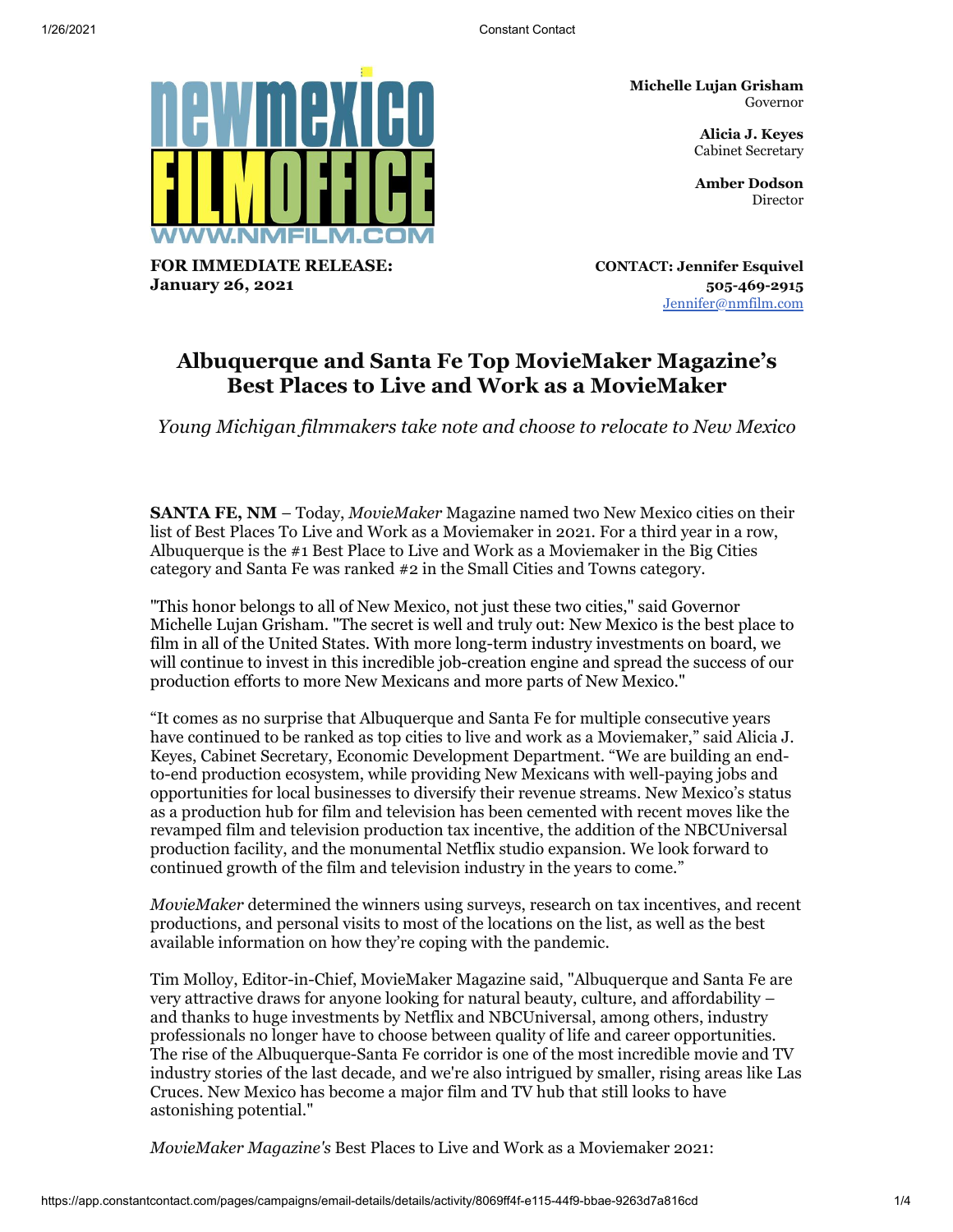#### **BIG CITIES**

- 1. Albuquerque
- 2. Atlanta
- 3. Austin
- 4. Chicago
- 5. Vancouver
- 6. Philadelphia
- 7. Montreal
- 8. Miami
- 9. Boston

10. Calgary, Alberta

## **SMALL CITIES AND TOWNS**

- 1. New Orleans
- 2. Santa Fe, New Mexico
- 3. Pittsburgh
- 4. Savannah
- 5. Victoria, British Columbia

"Thanks to *MovieMaker* Magazine for again taking note and recognizing our great state. Albuquerque has been ranked #1 for three consecutive years and Santa Fe has sustained a top 5 ranking for the past 5 years. This is a new era for the film and television industry in New Mexico and this recognition by *MovieMaker* Magazine comes as no surprise because New Mexico is a world-class production hub," said Amber Dodson, Director, New Mexico Film Office.

Dodson added, "In recent years we have seen increased production activity as well as production spend, and two major studios have set roots in New Mexico. This is all because of the smart investments made by Governor Michelle Lujan Grisham to develop a competitive tax incentive program that benefits New Mexico. Our state offers what other places just can't buy—world-class crews, diverse locations, great weather, close proximity to Los Angeles, a competitive production tax credit, and an affordable and quality lifestyle."

The industry and those who work in it are taking note to the recent rankings and growth in New Mexico.

In 2020, Alexis Berent and Alejandro Rodriguez, a young couple from Michigan made the decision to move to New Mexico after job opportunities dried up due to the COVID-19 pandemic.

As two graduates-to-be from Eastern Michigan University, Alexis and Alejandro were like any other college graduates in their senior year beginning to make plans to secure jobs. They considered moving to Chicago as well as remaining in their home state.

"I received a few offers to interview for some local news stations and Alejandro was a few steps into the interview process to be a promotions producer. It seemed like everything was falling into place. Alejandro and I knew that wherever we went we wanted to go together, whether we stayed in Michigan or not, so the fact that we were getting job offers in the same area was amazing. Then COVID hit and the jobs were gone. One month before graduation and all of the plans we made vanished. We had no idea what to do and started looking into Chicago again or maybe even Atlanta," said Berent.

"Los Angeles was not in the cards financially even before the pandemic, so when that was nixed we looked at Atlanta, Chicago, and New York City. After we couldn't fully initiate a move to Chicago, or anywhere on our list, it seemed like staying in Michigan would be the move, but the world shut down, hiring freezes were set in place, and we felt like there was little to no hope until a simple google search and an article changed the trajectory of our lives," said Berent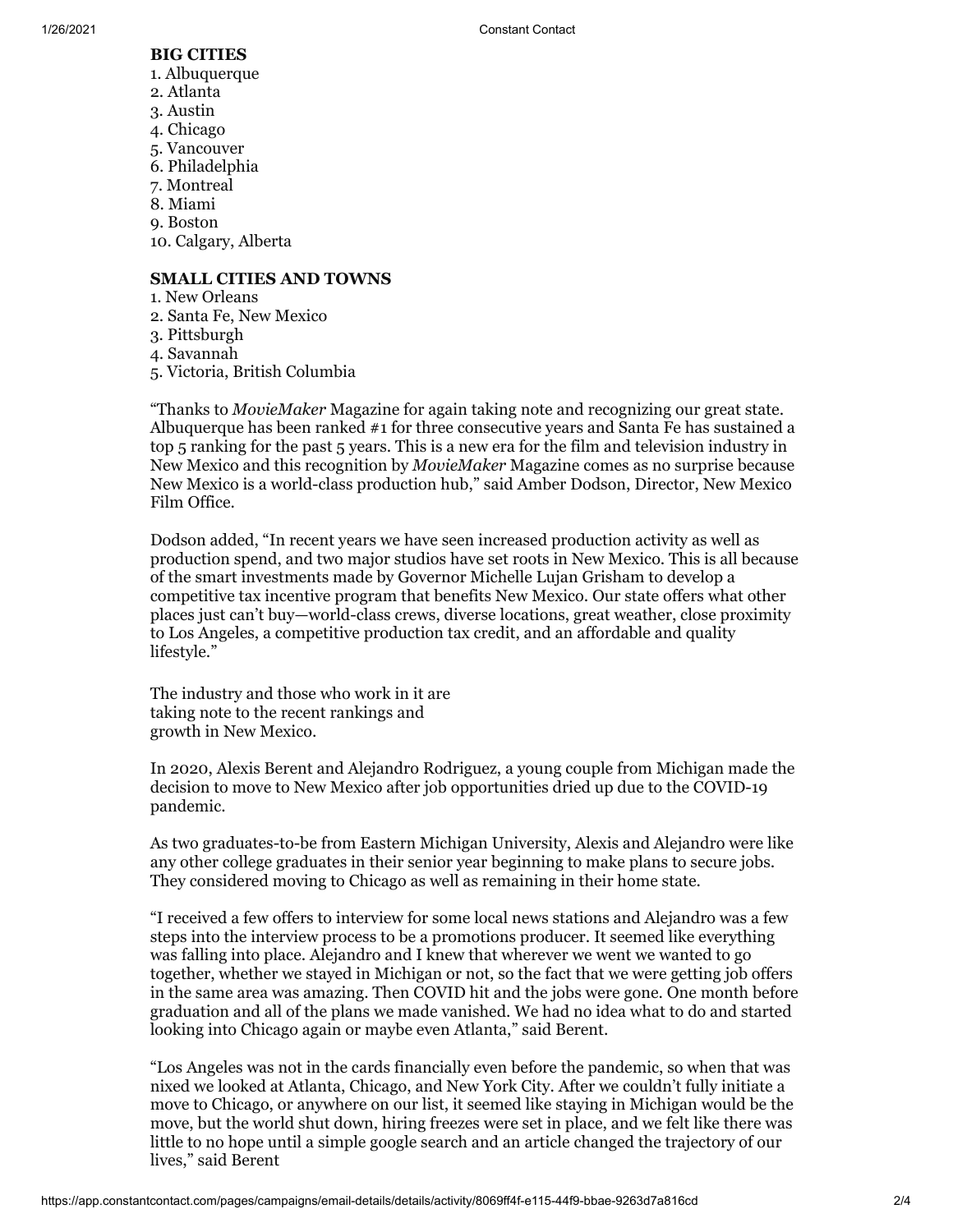#### 1/26/2021 Constant Contact

Alexis, determined to pursue the couples dreams as filmmakers, searched the internet for 'best cities for filmmakers to live' hoping to find options outside of the obvious choices. The first article she came across was Best Places to Live and Work as a Filmmaker by *MovieMaker* Magazine, and saw Albuquerque, New Mexico was ranked number one.

"I was shocked because I never would have even considered it in the top ten. So we started doing more research and found more articles and stories about how the film industry is booming in New Mexico, and I just knew it was where we needed to go. I always trust my gut and it told me that this was the move for us. We had already spent the past year saving up to move to a big city, and it is actually more affordable than other places we were considering," said Berent.

"The first time I was told to keep an eye on Albuquerque was in my Industrialization of American Cinema class at Eastern Michigan University in 2018. My professor mentioned, in passing, that the state of New Mexico began picking up traction and attracting productions with enticing tax incentives and a topography similar to that of California, and that specifically Netflix was a company betting on the state big-time. To be honest, I don't think I thought of New Mexico for at least 15 months after that lecture," said Alejandro Rodriguez. "The article left us dumbfounded when Albuquerque triumphed over places like Atlanta and Toronto."

After lots of planning, research, and finding the perfect apartment, the couple packed up a moving truck and started their three-day drive to New Mexico.

"Something about New Mexico seemed right. We weren't taking the biggest financial risk thanks to the state's low cost-of-living, and we could potentially be in the best place to start our careers and quickly move up. We had nothing to lose. We learned everything we could about Albuquerque, the state's film industry beyond the massive Netflix investments, got some virtual tours, and now we live right in Downtown Albuquerque," said Rodriguez.

"We have now lived in New Mexico for three months and love it so far! I know we made the right choice, we have already found many opportunities in our new state and I am excited to see what our future here holds," said Berent.

The couple added, "In such a short time we have already been able to find work. Which is all we could ask for. We have each been hired as production assistants for two features now, and have both been cast as background actors a few times. I am living my dream of being a working actress in a big city, it doesn't get any better than this."

"As the secret gets out, it feels like New Mexico - Albuquerque specifically - is primed for an entertainment business boom. First and foremost, human safety and health is the priority. Once the vaccine is out I can see New Mexico undergoing an economic boom once the normal workflow of production can resume," said Rodriguez.

For the complete details and the 2021 list of Best Places to Live and Work as a Moviemaker visit [MovieMaker.com.](https://www.moviemaker.com/) The issue is available on newsstands on February 2.

CONTACT: *MovieMaker* editor-in-chief Tim Molloy: tim.molloy@moviemaker.com



**The New Mexico Film Office** 1100 S. St. Francis Drive, Suite 1213 Santa Fe, NM 87505 (505) 476-5600 [info@nmfilm.com](mailto:info@nmfilm.com)